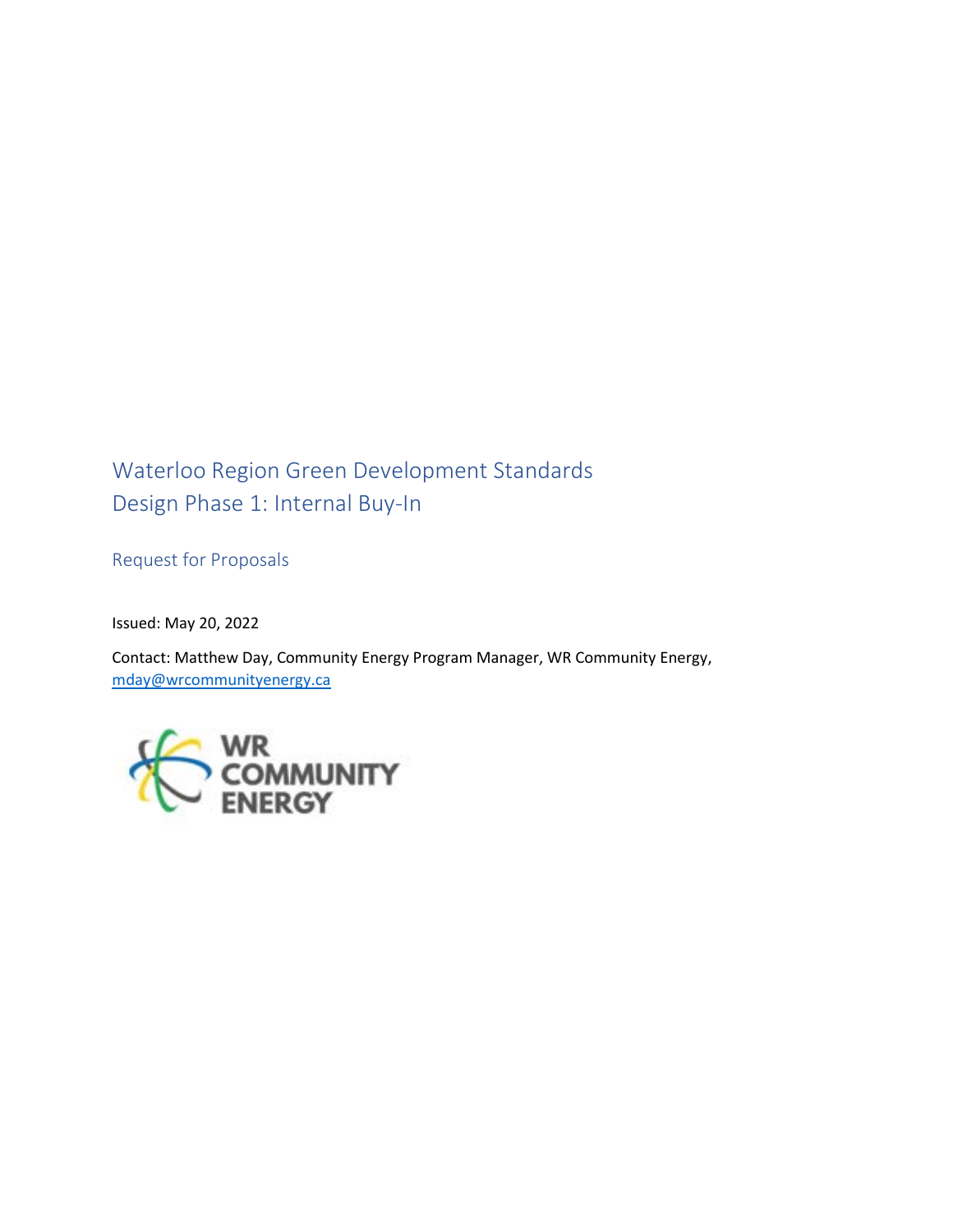# Table of Contents

| Waterloo Region Green Development Standards Design Phase 1: Internal Buy-In 1 |  |
|-------------------------------------------------------------------------------|--|
|                                                                               |  |
|                                                                               |  |
|                                                                               |  |
|                                                                               |  |
|                                                                               |  |
|                                                                               |  |
|                                                                               |  |
|                                                                               |  |
|                                                                               |  |
|                                                                               |  |
|                                                                               |  |
|                                                                               |  |
|                                                                               |  |
|                                                                               |  |
|                                                                               |  |
|                                                                               |  |
|                                                                               |  |
|                                                                               |  |
|                                                                               |  |
|                                                                               |  |
|                                                                               |  |
|                                                                               |  |
|                                                                               |  |
|                                                                               |  |
|                                                                               |  |
|                                                                               |  |
|                                                                               |  |
|                                                                               |  |
|                                                                               |  |
|                                                                               |  |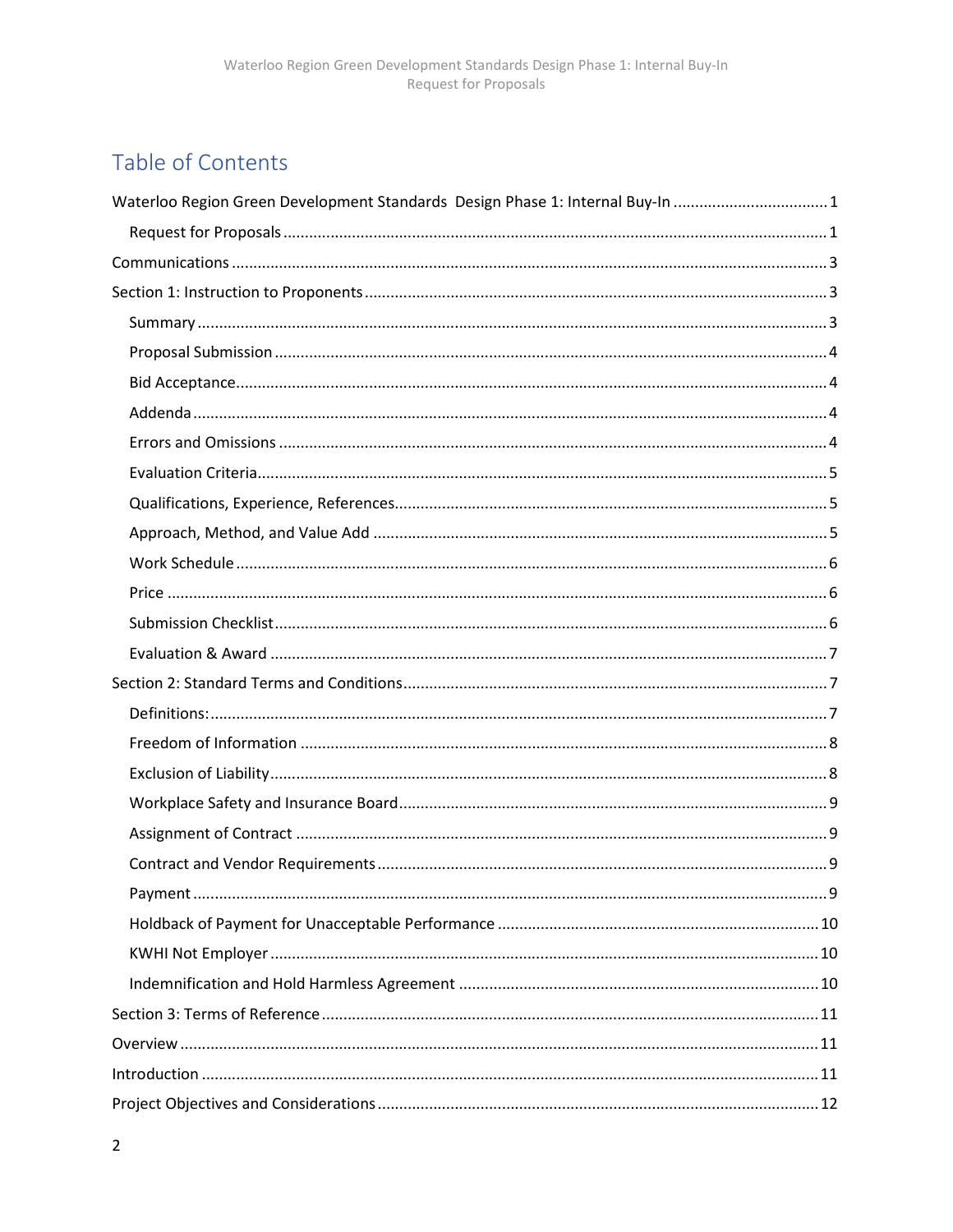## Communications

All questions relating to this RFP should be addressed to Matthew Day and submitted to the Biddingo website no later than June 1 at 3:00 PM. We cannot guarantee a response to any questions received after this deadline.

Kitchener Wilmot Hydro Inc. is hosting the RFP on behalf of the Community Energy Investment Strategy Governance Committee. The process will be managed by Matthew Day and WR Community Energy.

## Section 1: Instruction to Proponents

#### Summary

WR Community Energy (WRCE), the group leading the implementation of Waterloo Region's Community Energy Investment Strategy (CEIS), through the procurement office at Kitchener Wilmot Hydro Inc. (KWHI); with the direct support of a working group consisting of planners at the Region of Waterloo and the Cities of Cambridge, Kitchener, and Waterloo; and the financial support of our five utilities; is seeking proposals from qualified and experienced consultants to lead the first phase of the design of Green Development Standards (GDS) for Waterloo Region.

Phase 1 will focus on generating buy-in from leaders, champions, and relevant parties from our municipalities and utilities. The goal is to ultimately develop a GDS compatible with other leading programs in Canada including Toronto, Ottawa, Whitby, and the BC Step Code.

Pending results of phase one, phase two will follow immediately to engage the broader community and design the GDS. This contract is for phase 1 only.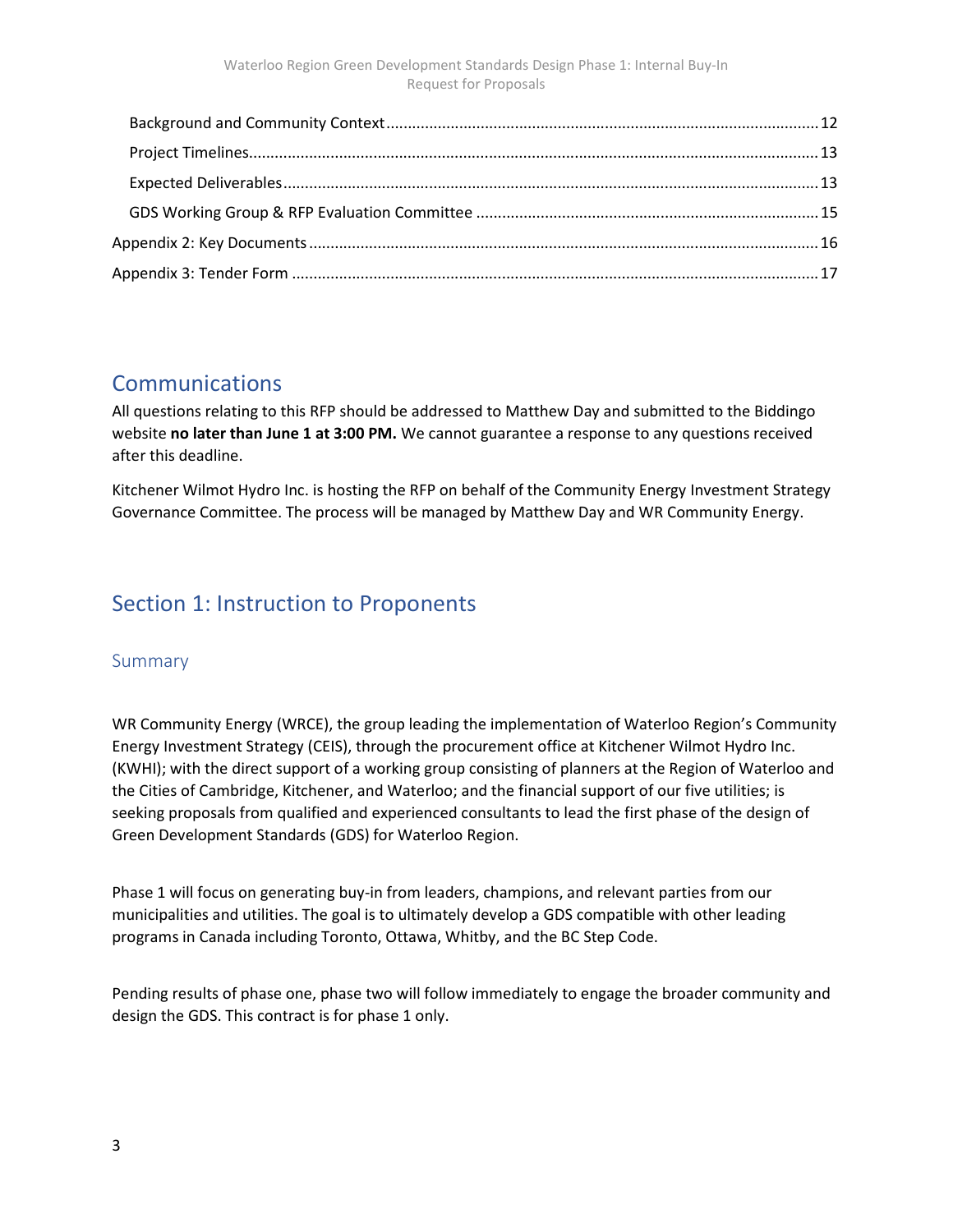## Proposal Submission

Submissions should be submitted to www.Biddingo.com by 3:00 p.m. EST on June 3, 2022.

Submissions should be no longer than 10 pages plus appendices.

### Bid Acceptance

Bid acceptance shall be governed by the following terms and conditions:

a) Lowest bid will not necessarily be accepted. The maximum budget is \$25,000

b) This bid is irrevocable and open to acceptance by KWHI up to and including, but not after sixty (60) calendar days after the bid closing.

c) KWHI reserves the right to reject any or all bids, including without limitation the lowest bid, and to award the contract to whomever KWHI in its sole and absolute discretion deems appropriate, notwithstanding any custom of the trade to the contrary nor anything contained in the contract documents. KWHI shall not, under any circumstances, be responsible for any costs incurred by the bidder in the preparation of its bid.

d) KWHI in its sole and absolute discretion, reserves the right at any time to re-bid or cancel the project or negotiate a contract for the whole or any part of the project with any one or more persons whatsoever, including one or more of the bidders.

e) KWHI reserves the right to communicate and negotiate with one or more bidders following the bid close to clarify or modify elements of the bids.

### Addenda

If a bidder finds discrepancies in or omissions from the contract documents, or if they are in doubt as to their meaning, the bidder shall notify KWHI. KWHI reserves the right, for any reason, to issue addenda to the bidders at any time prior to bid closing. Addenda issued during the biding period shall be allowed for by the bidder in submitting the bid.

#### Errors and Omissions

It is understood, acknowledged, and agreed that while this RFP includes specific requirements and specifications, KWHI shall not be held liable for any errors or omissions in any part of this Terms of Reference. While KWHI has used considerable effort to ensure an accurate representation of information in this Terms of Reference, the information contained in the Terms of Reference is supplied solely as a guideline for bidders. The information is not guaranteed or warranted to be accurate by KWHI, nor is it necessarily comprehensive or exhaustive. Nothing in the Terms of Reference is intended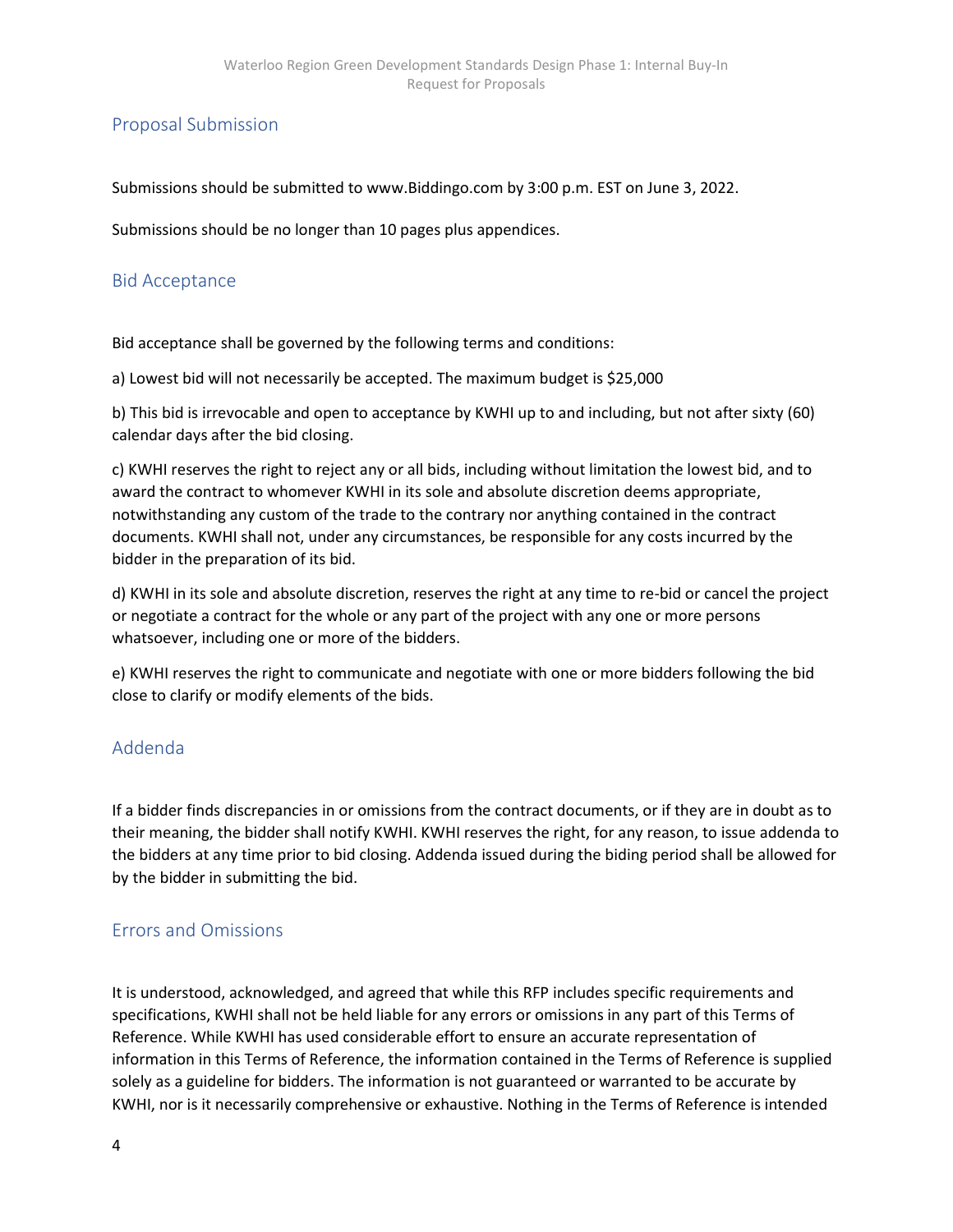to relieve the bidders from forming their own opinions and conclusions with respect to the matters addressed in the Terms of Reference.

## Evaluation Criteria

Proposals will be assessed based on information provided in the bid and any additional information provided during subsequent interviews/meetings, as required, to clarify the content of the bid submission.

| Element(s)                             | Weighting |
|----------------------------------------|-----------|
| Qualifications, Experience, References | 40%       |
| Approach, Method, Value Add            | 40%       |
| Work Schedule                          | 15%       |
| Price                                  | 5%        |
| <b>Total</b>                           | 100%      |

## Qualifications, Experience, References

Each submission should include information on the project team, list of past projects, and references from at least one community with which the proponent developed a GDS. Preferences will be given to proponents who have completed comparable projects across the province and country.

### Approach, Method, and Value Add

Each submission should clearly demonstrate the proponent's understanding of the project, approach to collaboration and engagement, and consideration for how this work would lead to a full GDS design study. Preference will be given to bids that demonstrate how to balance existing best practices with Waterloo Region's community strengths, opportunities, and challenges (e.g. a two-tier municipal government, community ownership of four of our five utilities, strong support from community groups). Proponents can rely on WRCE as a community connection resource to these organizations in their work planning. Detailed work plans from previous projects are welcome as appendices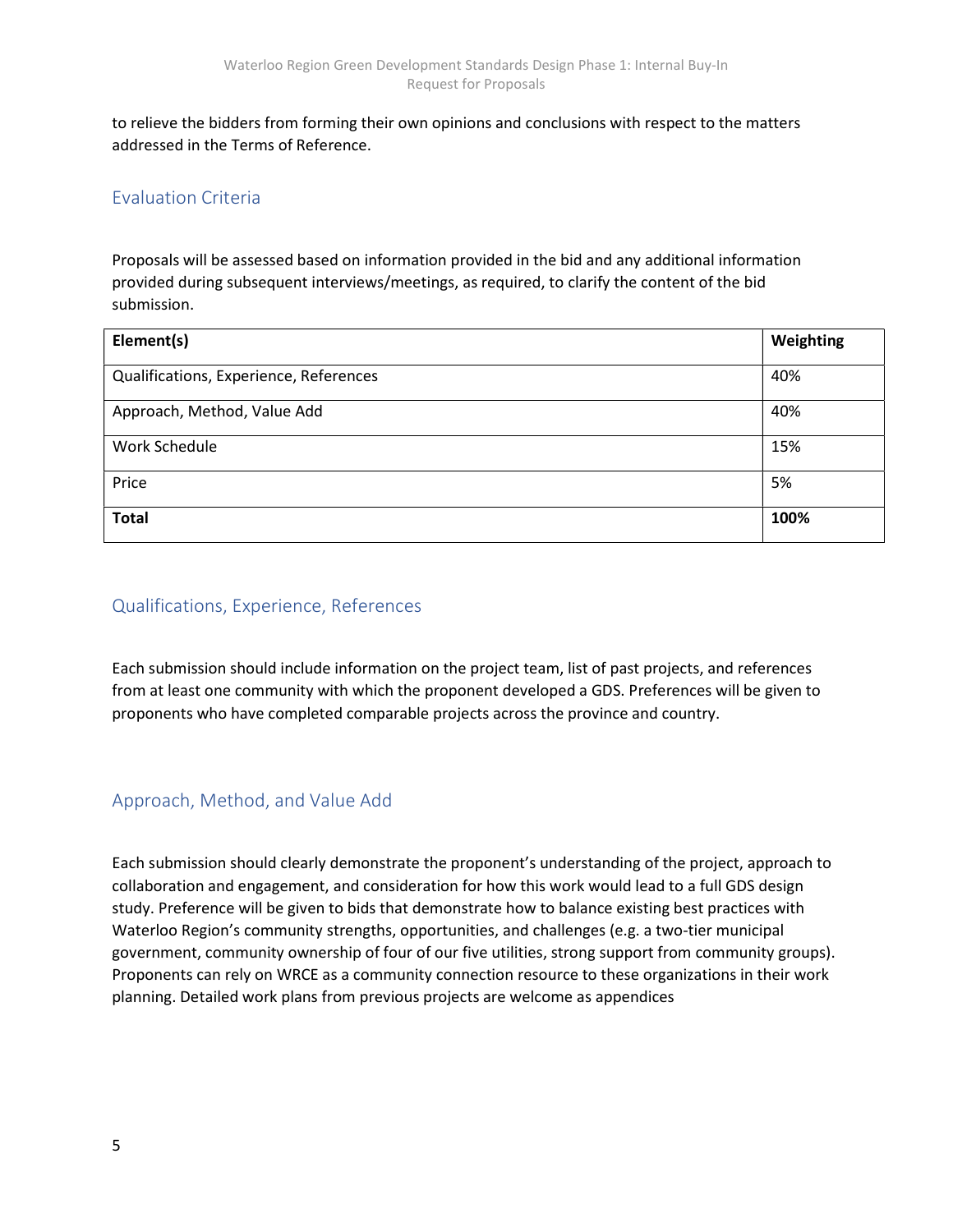## Work Schedule

The proposal should include a detailed work schedule for the project completion according to provided timelines and budget. Proponent should identify where support from WRCE is required to meet the objectives and budget. The work schedule should include proposed check-ins with the Project Manager and GDS Working Group, engagement sessions, and findings presentations.

#### Price

Maximum cost for this project (phase 1) is \$25,000. The price includes, but not limited to, labour, travel time, equipment, materials, overheads, warranty and profits, disbursements and other related charges in the performance of the work. No further changes shall be permitted by any proponent beyond the prices provided in the submission.

All prices must be quoted in Canadian funds, inclusive of all applicable duties, taxes, any and all foreseeable costs required for the fulfillment of this contract.

#### Submission Checklist

- o Team structure and qualifications
- o Experience developing at least one Green Development Standard
- o References
- $\circ$  Approach and methodology for completing the report expectations with a description of:
	- o Background analyses,
	- o Materials to develop,
	- o Tools or value add resources that will be used,
	- o Expected challenges,
	- o Efforts to consider local context,
	- o Ability to work across multiple organizations,
	- o Ability to leverage utility involvement,
	- o Ability to leverage existing community work (TransformWR, Community Energy Investment Strategy, etc. See Appendix 2)
- o Work schedule including any municipal, utility, or WRCE staff support required to meet the completion date or budget
- o Cost proposal in Canadian funds with HST separated
- o Information outlining any conflict of interest
- o Tender Form (should be hand-signed and scanned)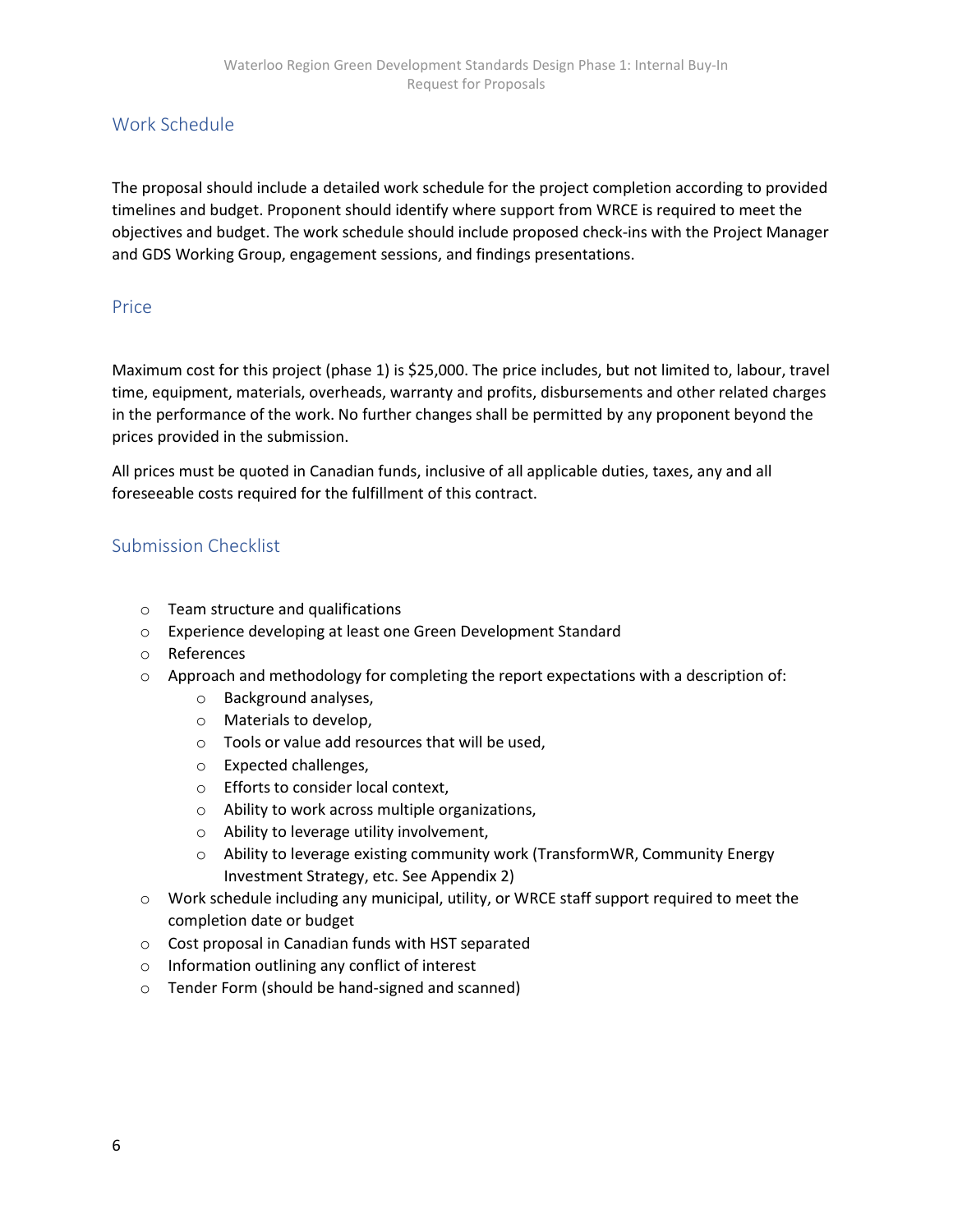## Evaluation & Award

Award of this RFP shall be as recommended by the GDS Working Group and Evaluation Committee (see Section 2: Definition 6 on page 7 for group description and GDS Working Group & RFP Evaluation Committee on page 15 for group members).

Kitchener Wilmot Hydro Inc.'s Manager of Procurement will issue to the successful proponent a written acceptance in the form of a Purchase Order / Contract that will reference all pertinent documents and requirements. The Purchase Order # must appear on all correspondence and invoices.

# Section 2: Standard Terms and Conditions

## Definitions:

- 1. Award is when the contract has been signed by both the vendor and Kitchener Wilmot Hydro Inc. or a PO has been issued.
- 2. Bid is a Quote, Tender or Proposal submitted to Kitchener Wilmot Hydro Inc. to a Bid Solicitation.
- 3. Bidder is a legal entity that submits a Bid.
- 4. WR Community Energy (WRCE) is the name of the group that manages the implementation of the Community Energy Investment Strategy.
- 5. Community Energy Investment Strategy (CEIS) is a partnership between the City of Cambridge, City of Kitchener, City of Waterloo, Region of Waterloo, Grandbridge Energy Inc., Kitchener Wilmot Hydro Inc., Waterloo North Hydro Inc., Enbridge, and Kitchener Utilities. The CEIS serves a similar role to other communities' community energy plans.
- 6. GDS Working Group is the committee that will evaluate and oversee the development of GDS in Waterloo Region. The sub-committee is a part of a broader energy and land-use working group. The sub-committee consists of planners from the Region of Waterloo, the City of Cambridge, the City of Kitchener, and the City of Waterloo. Work of this subcommittee is supported by the CEIS Governance Committee.
- 7. CEIS Governance Committee is comprised of senior officials from the partnering organizations.
- 8. Conflict of Interest
	- a) is defined as a situation or circumstances, real or perceived that could give a Bidder or potential Bidder an unfair advantage during a Competitive Procurement Process or compromise the ability of a Contractor to perform its obligations under their Contract.
	- b) is a situation when a local government employee or a member of their family has a direct financial interest in a Contract or proposed Contract with the local government, and where the employee could directly influence the decision made in the course of performing their job duties, and also where they could indirectly influence the decision through exerting personal influence over the decision-makers.
- 9. Contract is a binding agreement between two or more legal entities, awarded under this Procurement Bylaw.
- 10. Contractor is any legal entity to which a Contract is Awarded.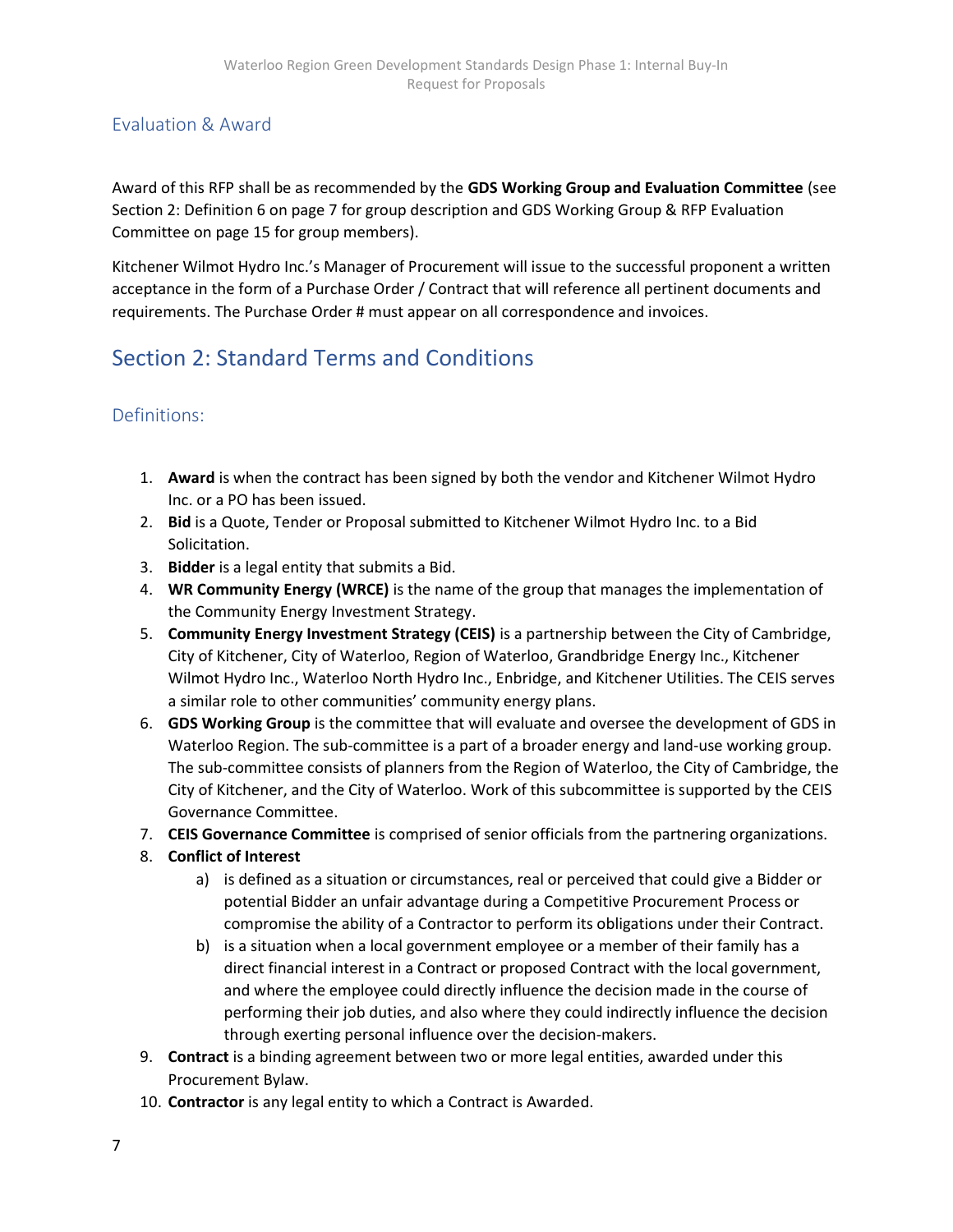- 11. KWHI is Kitchener Wilmot Hydro Inc. It is administering the RFP on behalf of the CEIS Governance Committee
- 12. Proponent a legal entity that submits a Proposal.
- 13. Proposal is a submission received in response to a Request for Proposal, acceptance of which may be subject to further negotiations.
- 14. Purchase Order means;
	- a) a written confirmation of the Procurement of Goods and / or Services at a specific cost and required for any Procurement of Goods and / or Services
	- b) may be used as Kitchener Wilmot Hydro Inc.'s contract with the Vendor to formalize all the terms and conditions of a proposed transaction, such as a description of the requested items, delivery schedule, terms of payment, and transportation.
- 15. Vendor is a supplier / seller of Goods and/or Services.

## Freedom of Information

The bidder acknowledges that any bid submitted shall become a record belonging to the CEIS Governance Committee and therefore is subject to the Municipal Freedom of Information and Protection of Privacy Act. This provincial law gives individuals, businesses, and other organizations a legal right to request records held by regional municipalities, subject to specific limitations. The bidder should be aware that it is possible that any records provided to KWHI on behalf of the CEIS Governance Committee, including but not limited to, pricing, technical specifications, drawings, plans, audio-visual materials, or information about staff, parties to the bid, or suppliers could be requested under this law. If the bidder believes that all or part of the bid should be protected from release, the relevant parts should be clearly marked as confidential. Please note that this will not automatically protect the submission from release, but it will assist the CEIS Governance Committee in making a determination on release if a request is made.

### Exclusion of Liability

The Bidder acknowledges and agrees that KWHI may be required as part of this Bid to:

(a) make certain determinations or rulings in regard to the Bidder's compliance or another bidder's compliance with the terms and conditions of the Bid;

- (b) exercise any discretion that it has reserved to itself in this Bid, or that it has by law;
- (c) make an award of the Bid whether to the Bidder or to another Bidder;
- (d) cancel the Bid and re-bid the corresponding works in whole or in part at a later time; and/or
- (e) cancel the Bid and all corresponding works.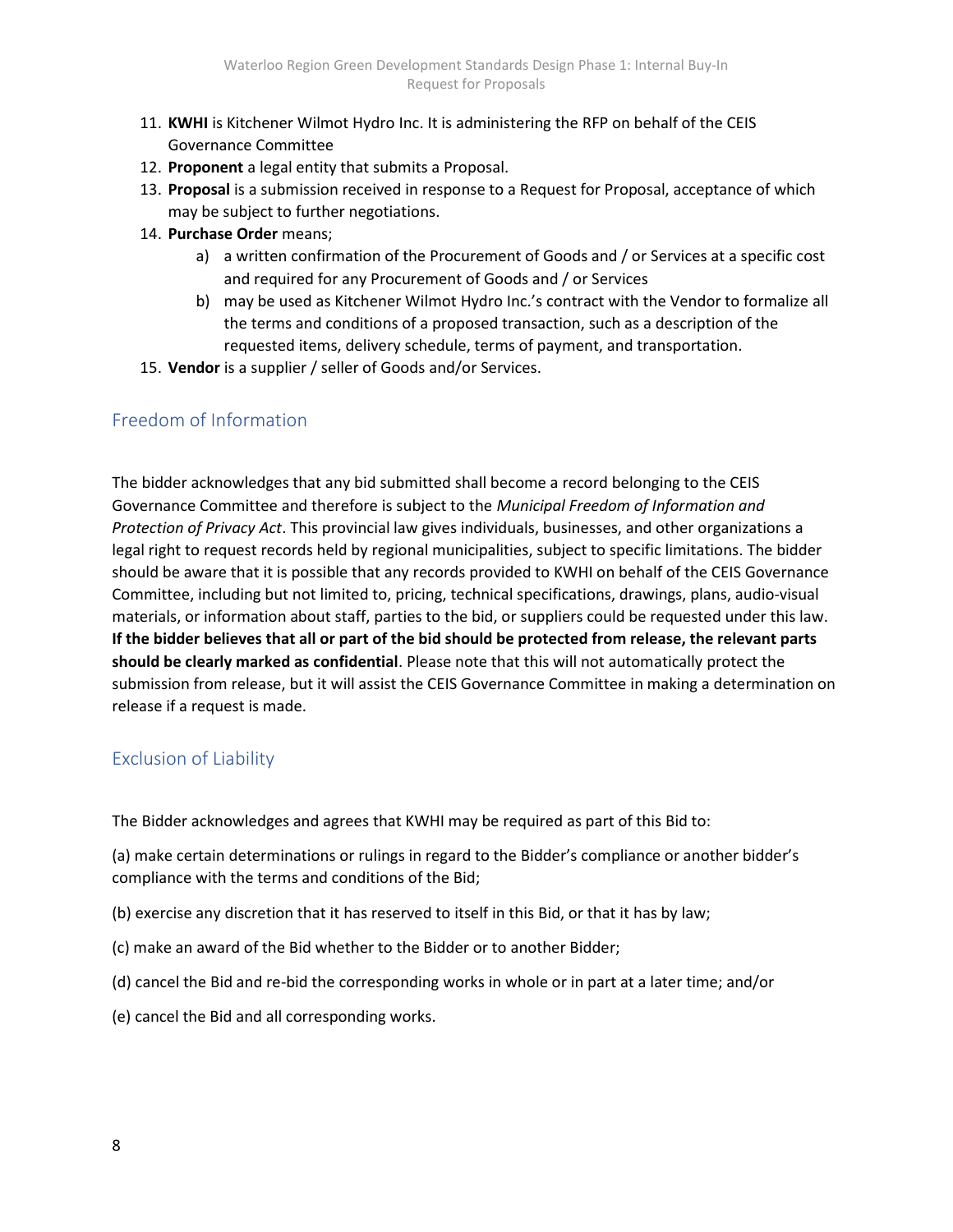## Workplace Safety and Insurance Board

Upon request, the Contractor shall provide KWHI with a current "Clearance Certificate" from the Workplace Safety and Insurance Board and KWHI may, at any time during performance of the contract or upon its completion, require a further declaration that assessments or compensation required to be paid pursuant to the Workers' Compensation Act have been paid. Safety in the workplace is accomplished by:

- $\circ$  removal of, or safeguarding against, environmental health and physical hazards,
- o establishment of safe working practices,
- o provision of safety devices,
- o provision, use and maintenance of personal protective devices,
- o provision and participation in appropriate training
- $\circ$  compliance with the Occupational Health and Safety Act and Regulations.

### Assignment of Contract

This contract may not be assigned, sub-contracted, or let out in whole or in part, without the prior written consent of KWHI.

#### Contract and Vendor Requirements

The vendor hereby covenants and agrees that if their Proposal or any part thereof is accepted by KWHI, they:

a) Shall perform the contract in accordance with the specifications, terms and conditions under which it is awarded.

b) Shall not, except with the consent of KWHI in writing, release information relating to any subsequent order for advertising, promotional or technical purposes or otherwise give it publicity in any fashion, nor shall the name of the CEIS or its affiliates be used for, or in connection with, any advertising or promotional purpose of the Vendor.

c) Vendors are to treat information gained while working with KWHI confidentially and not use it for any other project and return it to KWHI if requested with no copies to be retained.

#### Payment

KWHI standard is for all vendors to accept payment via Electronic Funds transfer. Payment in Canadian funds for the proponent's work may be made at the completion of key milestones, or as otherwise agreed to in writing at the Project Orientation Meeting. Invoices must be submitted based on the volume of work or milestone(s) completed.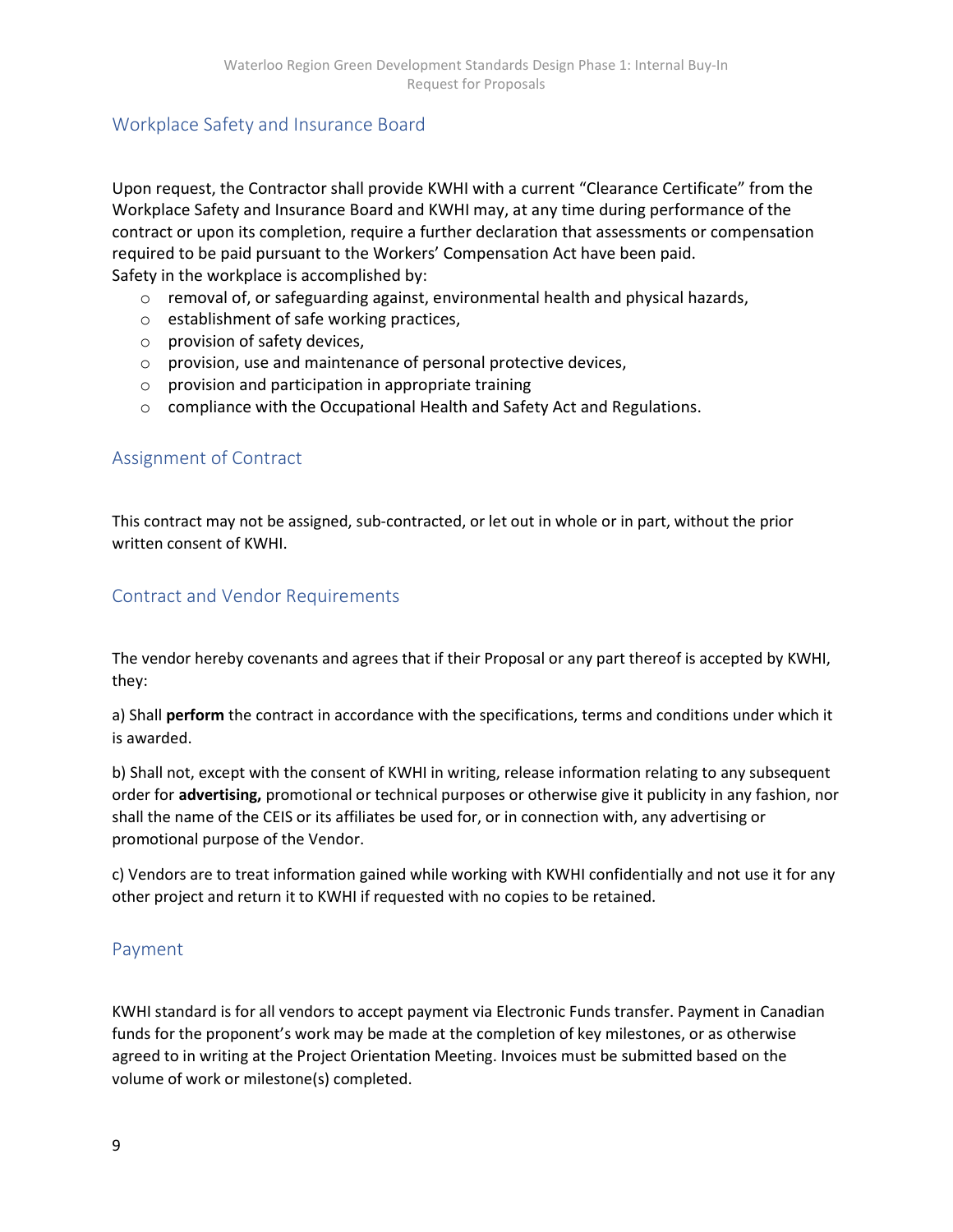Subject to approval of the invoice by KWHI, payment will be made within thirty (30) days. Completed work becomes the sole property of the CEIS Governance Committee.

## Holdback of Payment for Unacceptable Performance

Based on ongoing performance evaluation, should all or any part of the work be deemed unacceptable by KWHI, payment for all services, or for the applicable section of the work, will be withheld until such time as the work is deemed acceptable by KWHI.

### KWHI Not Employer

The proponent agrees that KWHI is not to be deemed the employer of the proponent nor its personnel under any circumstances whatsoever.

### Indemnification and Hold Harmless Agreement

The Contractor, both during and after the term of this Agreement, shall at all times, and at its own cost, expense and risk, defend, indemnify and hold harmless KWHI, the CEIS, its elected officials, officers, employees, volunteers, agents, contractors, and all respective heirs, administrators, executors, successors and assigns from any and all losses, damages (including, but not limited to, incidental, indirect, special and consequential damages, or any loss of use, revenue or profit by any person, organization or entity), fines, penalties and surcharges, liabilities (including, but not limited to, any and all liability for damage to property and injury to persons, including death), judgments, claims, demands, causes of action, contracts, suits, actions or other proceedings of any kind (including, but not limited to proceedings of a criminal, administrative or quasi criminal nature) and expenses (including, but not limited to, legal fees on a substantial indemnity basis), which the indemnified person or persons may suffer or incur, howsoever caused, arising out of or in consequence of or directly or indirectly attributable to the Work required to be performed by the Contractor, its agents, employees and subcontractors on behalf of KWHI, whether such losses, damages, fines, penalties and surcharges, liabilities, judgments, claims, demands, causes of action, contracts, suits, actions or other proceedings of any kind and expenses as defined above are due or claimed to be due to the negligence, breach of contract, and/or breach of law of the Contractor, its agents, employees or sub-contractors.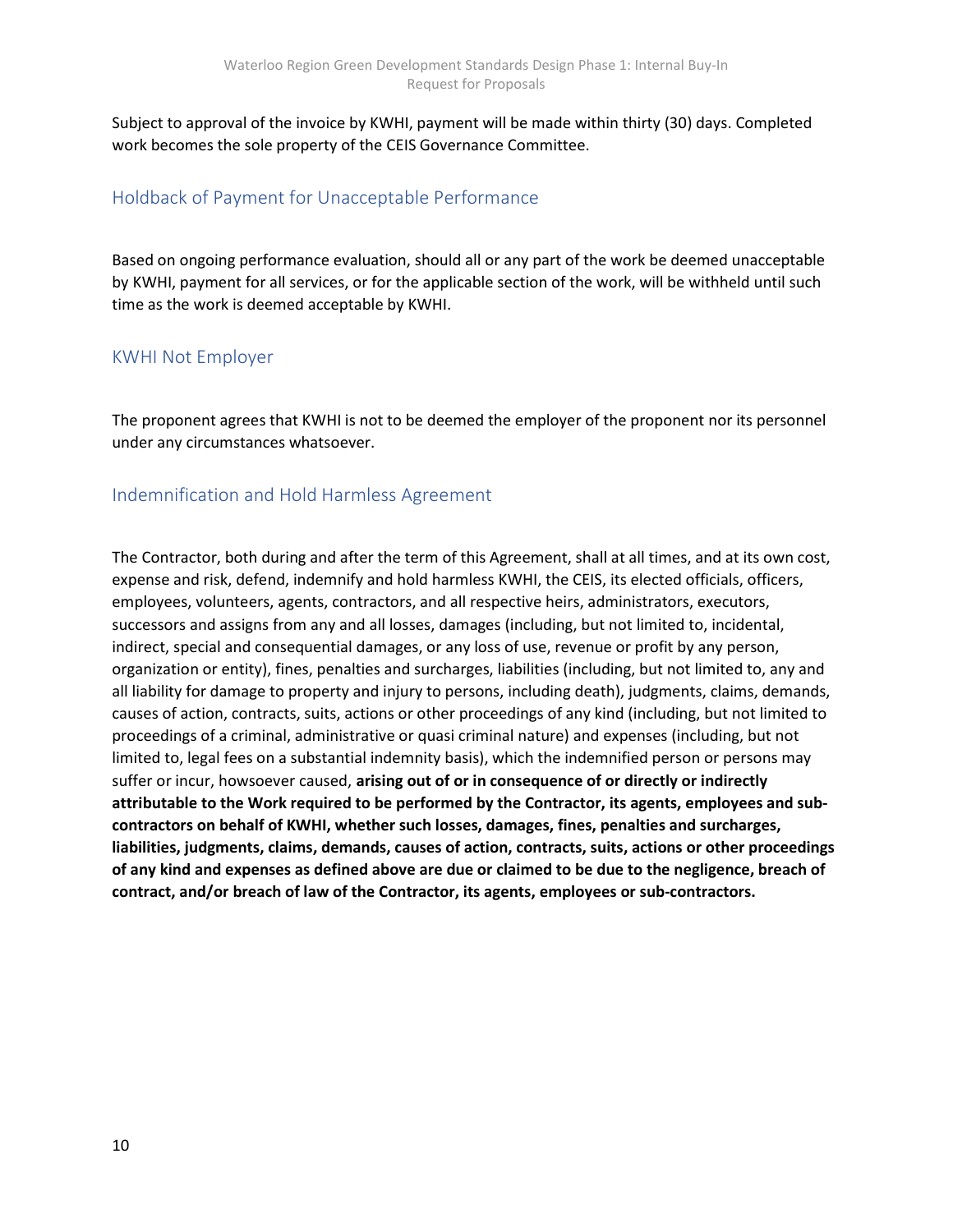# Section 3: Terms of Reference

## **Overview**

WR Community Energy's (WRCE) GDS Working Group is seeking proposals from qualified and experienced consultants to educate and generate buy-in from key municipal and utility partners in preparation of the development of a unified GDS across Waterloo Region. Pending successful completion of phase 1 (internal stakeholder buy-in), phase 2 could immediately follow. The standards should be compatible with leading GDS across the Canada and, presumably, will include tier-based energy performance standards and other environmental issues pertinent to our community.

## **Introduction**

Provincial legislation, plans, and policies encourage the establishment of sustainable complete communities and is further supported by regional and local plans, such as the Region of Waterloo's Official Plan (ROP); the Official Plans (OP) of Cambridge, Waterloo, and Kitchener; Transform WR, and the Community Energy Investment Strategy. The sum of these plans and policies, however, is not enough to ensure a clean energy transition, mitigate the worst effects of climate change, or meet our GHG reduction targets.

We further understand that in order to meet our energy and climate change goals, we need to work alongside our other leading communities to engage industry and all levels of governments.

Collaboration lies at the heart of our energy and climate change work in Waterloo Region and it is in this spirit that this RFP is prepared. WR Community Energy leads an Energy and Land-Use Working Group consisting of experts from the Region of Waterloo (the Region); the cities of Cambridge, Kitchener, and Waterloo (the cities); Waterloo North Hydro, Kitchener Wilmot Hydro, Grandbridge Energy, Enbridge Gas Inc., and Kitchener Utilities (the local utilities). This working group has prioritized the development of Green Development Standards. It's sub-committee, the GDS Working Group, is overseeing this project.

All local councils in Waterloo Region have declared a climate emergency or crises, paving the way for ambitious actions on perhaps the biggest gap in our climate action plan: community level new buildings. GDS are a critical policy tool for municipalities to guide development and community design to minimize greenhouse (GHG) emissions, adapt to changing weather patterns, preserve the natural environment, reduce infrastructure demands, and create connected and resilient communities. The GDS Working Group understands that alternatives to GDS, like sustainability checklists, do not always lead to desired results. GDS are mentioned directly or indirectly in the Community Energy Investment Strategy (CEIS) and ROP. Core elements of a GDS (e.g. energy strategies) are being explored already in our community.

An appropriate GDS for Waterloo Region will ensure that by ~2030, all new buildings in Waterloo Region are:

- Constructed to net zero emissions standards;
- Using compact design principles that enable active, or electric transportation;
- Efficiently using land and enhance the local tree canopy and green space;
- Resilient to climate change impacts like flooding and extreme weather and temperatures.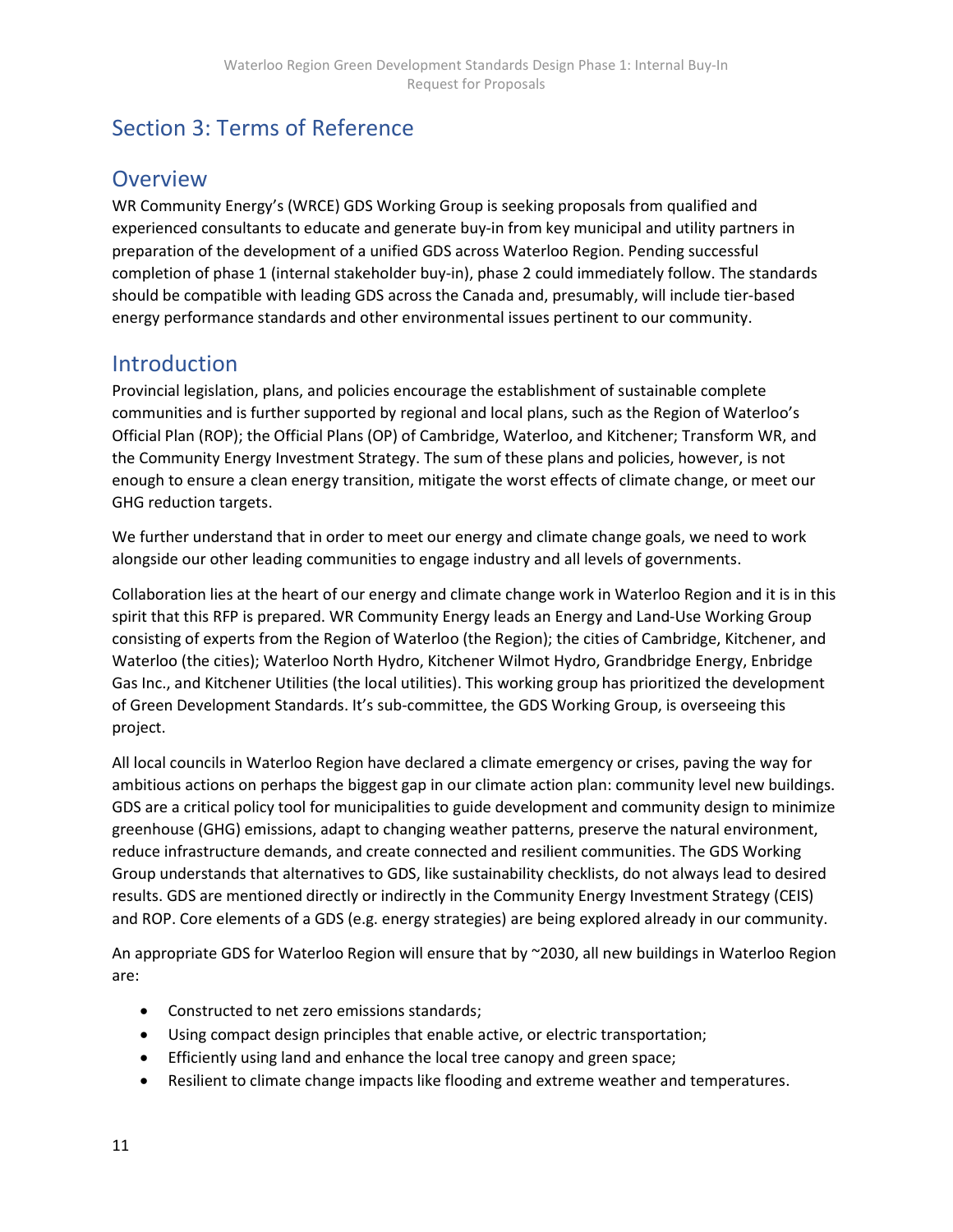It is expected the GDS will be tier-based performance standards like other leading standards across Ontario and Canada. We believe that by aligning our standards with other leaders, we can help shape government policies and development industry responses. GDS requirements are expected to be included in an updated ROP currently in progress and that this study will support GDS language in the cities' OPs.

## Project Objectives and Considerations

The main objective of this project is to promote, educate, and help existing champions advocate to our councils, utilities, and other municipal partners for a leading community-wide GDS. This work should provide a clear path forward and help position GDS to our councils, utilities, and other municipal partners as a necessary and effective tool to address climate change and the energy transition.

The future GDS, the specific details of which will be determined through phase 2, should align with leading existing GDS in Ontario including Toronto, Ottawa, and Whitby and support Transform WR's climate objectives and the CEIS's renewable local energy goals. The success of this project will:

- Secure interest from senior leadership to pursue leading GDS design
- Recommend GDS language for the cities' OPs
- Map a GDS development and engagement process that leverages our strong local connections and considers local contexts

## Background and Community Context

Beyond direction from the province and expected changes to the National Building Code and the Ontario Building Code, municipalities in Waterloo Region are committed to low-carbon sustainable growth.

One of the strengths on our community is our history of collaboration when it comes to energy and climate action. WRCE's Energy and Land-Use Working Group, and the GDS Working Group that emerged from it, is the most recent example of this collaboration. Other examples include:

- ClimateActionWR (CAWR). CAWR is a collaboration between local organizations, community members, and municipalities within Waterloo Region focused on climate change mitigation and set a 80% GHG reduction target by 2050 (80by50).
	- o The TransformWR report outlines our community's pathway to 80by50, and identifies local actions that can be taken in Waterloo Region to reduce emissions 30% by 2030.
- Community Energy Investment Strategy (CEIS). The CEIS is a partnership between municipalities and utilities to improve and sustain Waterloo Region's economic competitiveness and quality of life through the coordination of targeted energy investments.
	- o WR Community Energy (WRCE) is the group that administers the CEIS. Much of the work of WRCE is done through our cross-sectoral working groups: focusing on Land-Use and Development, Communications, and Community Efficiency Financing.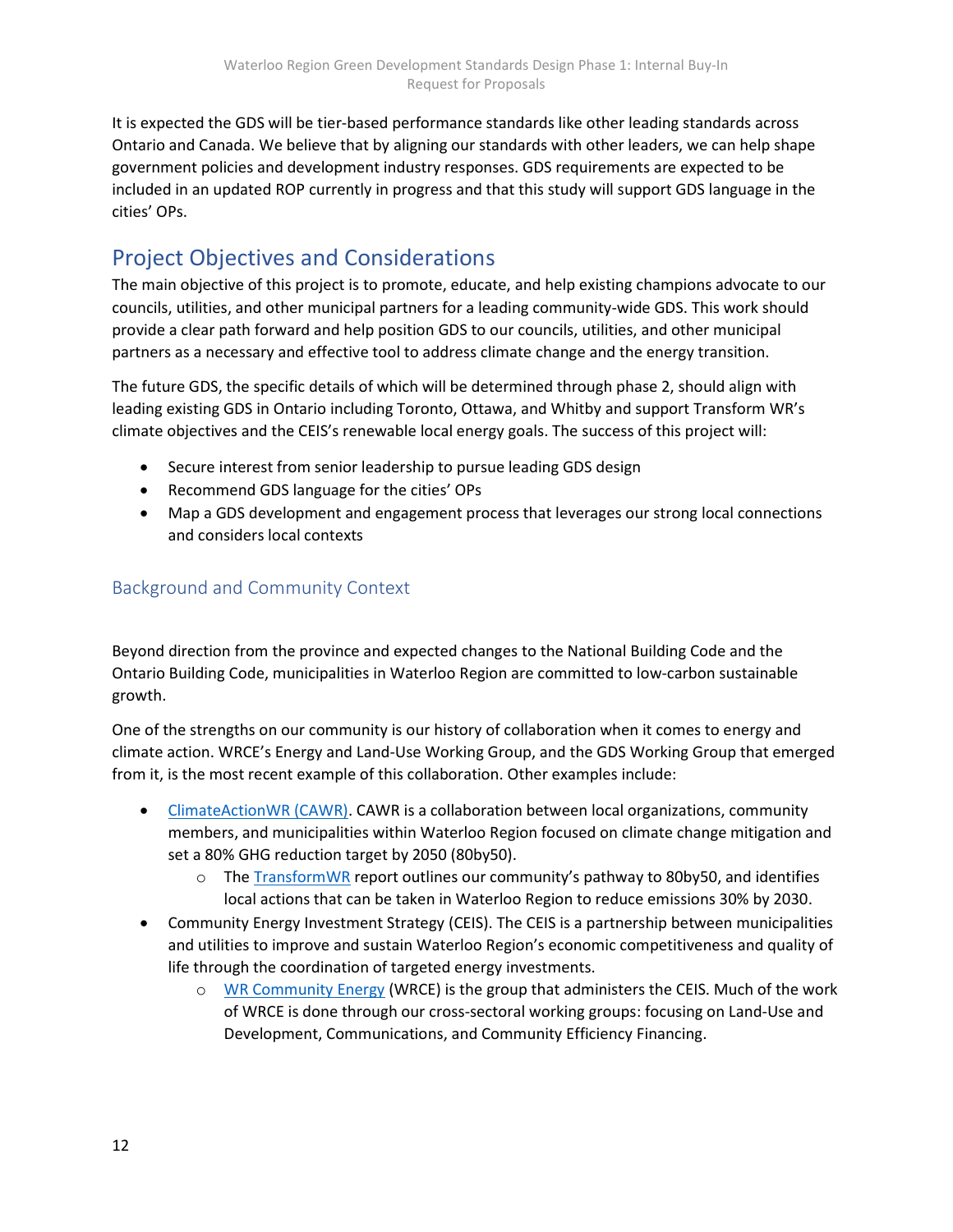## Project Timelines

| Description                    | Date (2022)       |
|--------------------------------|-------------------|
| <b>RFP Issue</b>               | <b>May 20</b>     |
| <b>Closing Date</b>            | June 3, 3:00 p.m. |
| Award                          | June 17           |
| Subcommittee intro meeting     | By June 30        |
| Internal Engagement Completion | By September 23   |
| <b>Draft Report</b>            | October 14        |
| Senior Leadership Ppt.         | October 21        |
| <b>Final Report</b>            | November 25       |

## Expected Deliverables

The winning bidder will meet with the Project Manager and GDS Working Group as needed but at least three times throughout the course of the project. The proposal should include the following minimum consultation activity with the GDS Working Group:

- 1. Project orientation
- 2. After preparation material but before partner engagement
- 3. After summary report but before senior leadership presentation

Proposals should include a detailed timeline for the below deliverables and regular check-ins with project manager.

- 1. Work Plan
	- a. Review Existing ROP and OPs to identify gaps and opportunities for incorporating GDS policies. (Appendix 2)
	- b. Prepare commenting matrix to record and track feedback from partners
	- c. Work with GDS Working Group to identify partners necessary for full GDS development and implementation
- 2. Best Practice Review and Engagement Material that address:
	- a. Leadings standards across Ontario and Canada (e.g. Vancouver, Toronto, Ottawa, Whitby, etc.)
	- b. Scan and summary of upper and lower tier official plan policies and standards
	- c. Energy performance targets and tiers
	- d. Technological solutions
	- e. City enforcement / legal concerns
	- f. Other community feedback
	- g. Other community processes
	- h.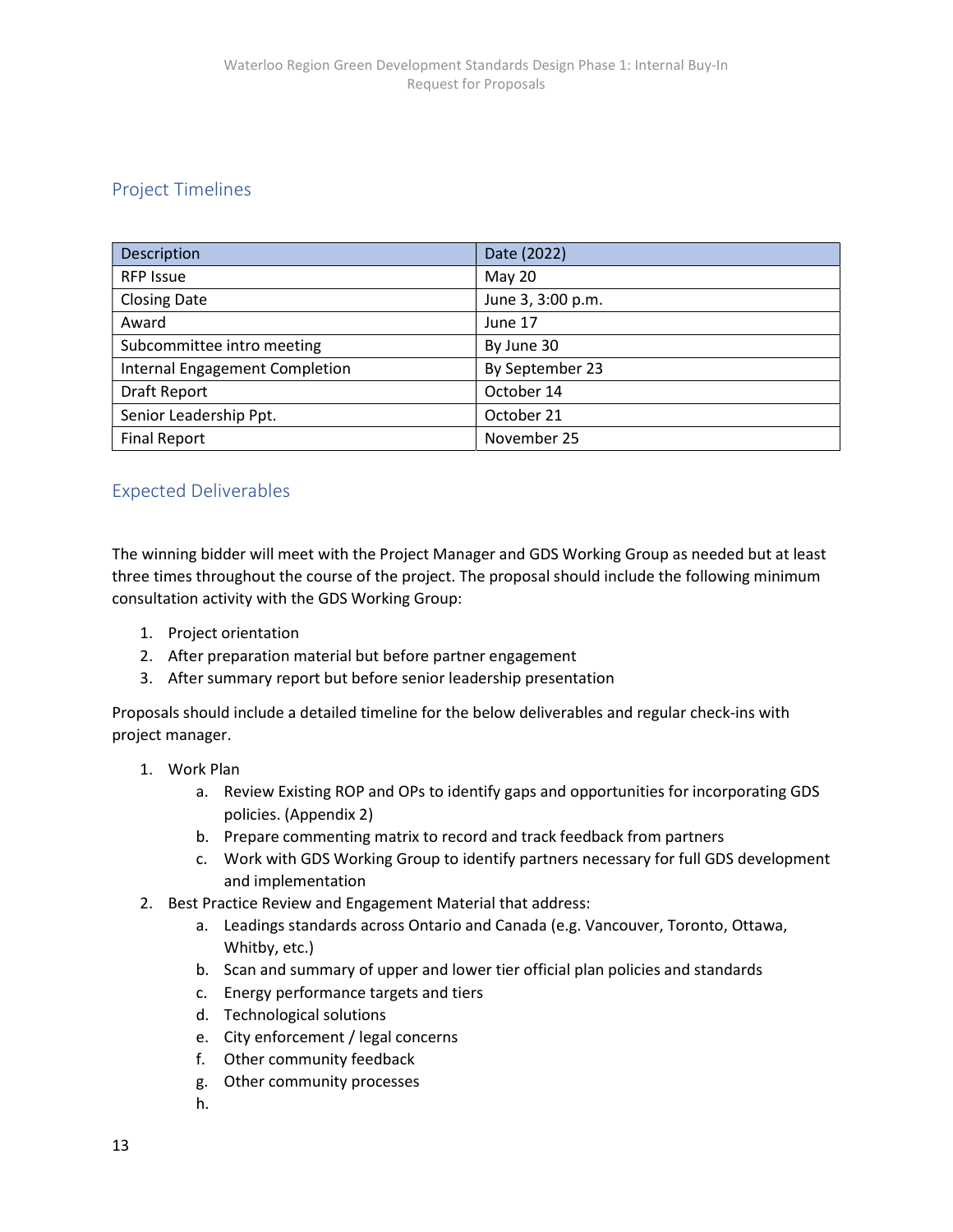- 3. Internal Partner Engagement Plan (Municipalities, Utilities)
	- a. Implementation of internal engagement plan
	- b. Minutes / Data collection matrix
- 4. Recommended Phase 2 Work Plan:
	- a. Include cost, timelines, learnings from other communities, and ability to leverage WRCE and other local resources to design and develop a GDS for Waterloo Region
	- b. This will be used by the GDS Working Group to decide whether to move forward with phase 2 and whether a new RFP is necessary
	- c. See table below for deliverables to be considered
- 5. Summary Report and 20-minute presentation to senior leadership team
	- a. Including findings from internal stakeholder engagement
	- b. OP language considerations (with consultation of GDS Working Group)

Phase 2 Deliverables may include:

| Phasing | <b>Details</b>                                                                 |
|---------|--------------------------------------------------------------------------------|
|         | Phase 2: GDS Development                                                       |
| Phase 2 | Marketing Materials, Communications Strategy                                   |
| Phase 2 | <b>Business Case Methodology &amp; Briefing Note</b>                           |
| Phase 2 | <b>Business Case Report and Recommendations</b>                                |
| Phase 2 | <b>Incentives Briefing Note</b>                                                |
| Phase 2 | Meeting Materials for Workshops & Outreach                                     |
| Phase 2 | Engagement with Internal Staff                                                 |
| Phase 2 | <b>Engagement with External Partners</b>                                       |
| Phase 2 | Update Draft GDS Comment Matrix                                                |
| Phase 2 | GDS Administration Process (flow charts)                                       |
| Phase 2 | <b>Final GDS</b>                                                               |
| Phase 2 | <b>Monitoring Strategy</b>                                                     |
| Phase 2 | Presentations to Senior Leadership and Council for Approval                    |
| Phase 2 | Impact and Opportunities Report on Development Industry and Planning Processes |
| Phase 2 | Impact Report on By-laws, and Other Processes                                  |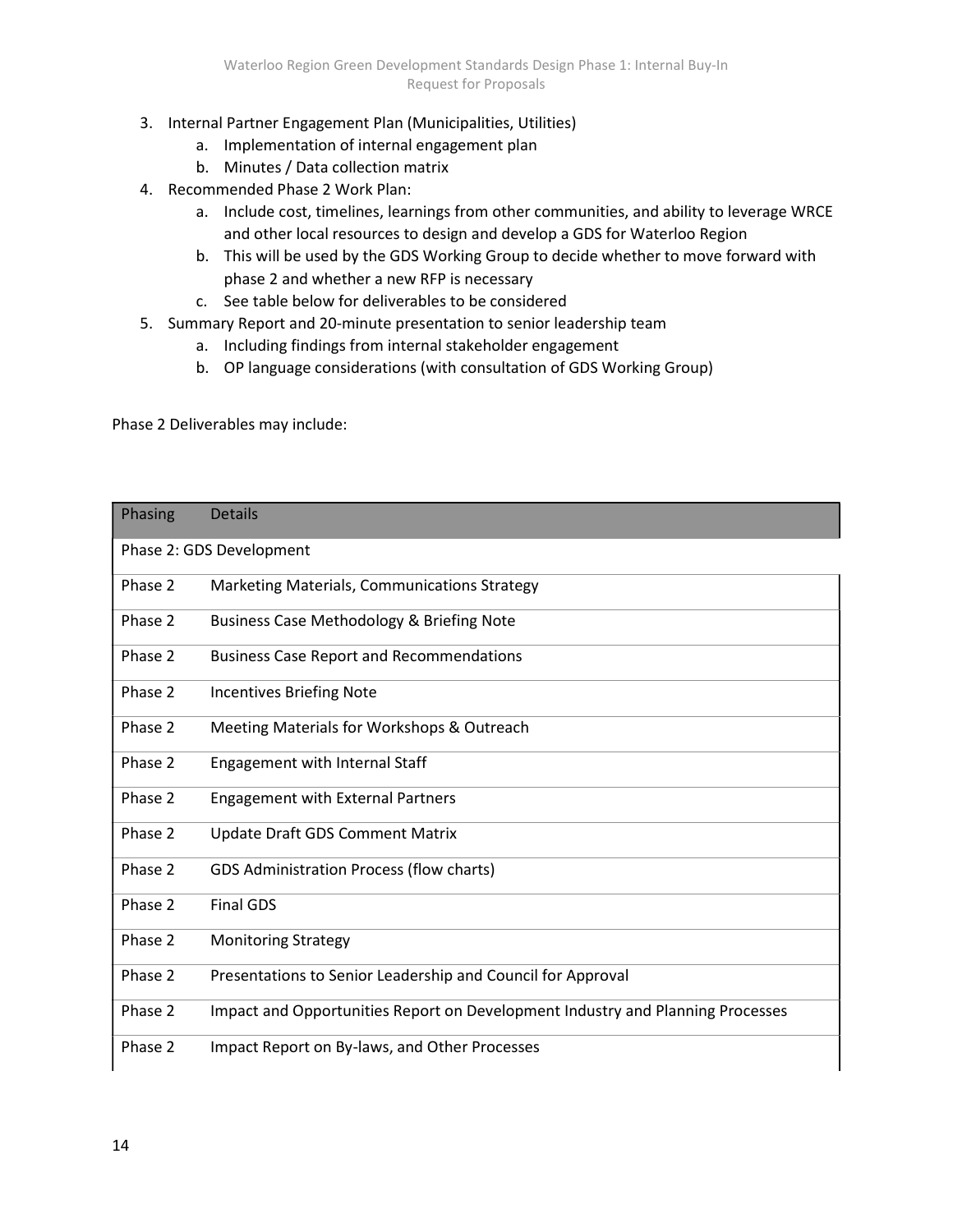| Phase 2 | Supporting Materials for Developers, Utilities, and Municipal Staff (application processes,<br>compliance video, etc.) |
|---------|------------------------------------------------------------------------------------------------------------------------|
| Phase 2 | GDS FAQ (e.g. response to feedback - codification of commenting matrix, industry<br>impacts)                           |
| Phase 2 | <b>GDS Program Manual or Guidebook</b>                                                                                 |
| Phase 2 | <b>Online Compliance Tool for Developers</b>                                                                           |

## GDS Working Group & RFP Evaluation Committee

| Name                | Organization, Role              | Role                          |
|---------------------|---------------------------------|-------------------------------|
| Matthew Day         | <b>WRCE, Community Energy</b>   | Phase 1 Project Manager,      |
|                     | Program Manager                 | Evaluation, GDS Working Group |
|                     |                                 | Administrator                 |
| Adam Keller         | KWHI, Manager of Procurement    | Procurement                   |
| Kathy Padgett       | Senior Planner - Environment,   | Evaluation, Working Group     |
|                     | <b>Community Development</b>    | Member                        |
|                     | Department, City of Cambridge   |                               |
| <b>Natalie Goss</b> | Manager Policy & Research. City | Evaluation, Working Group     |
|                     | of Kitchener                    | Member                        |
| Max Kerrigan        | Senior Development Planner /    | Evaluation, Working Group     |
|                     | <b>Urban Designer</b>           | Member                        |
|                     | Integrated Planning & Public    |                               |
|                     | Works, City of Waterloo         |                               |
| Amanda Kutler       | Manager, Development            | Evaluation, Working Group     |
|                     | Planning. Region of Waterloo    | Member                        |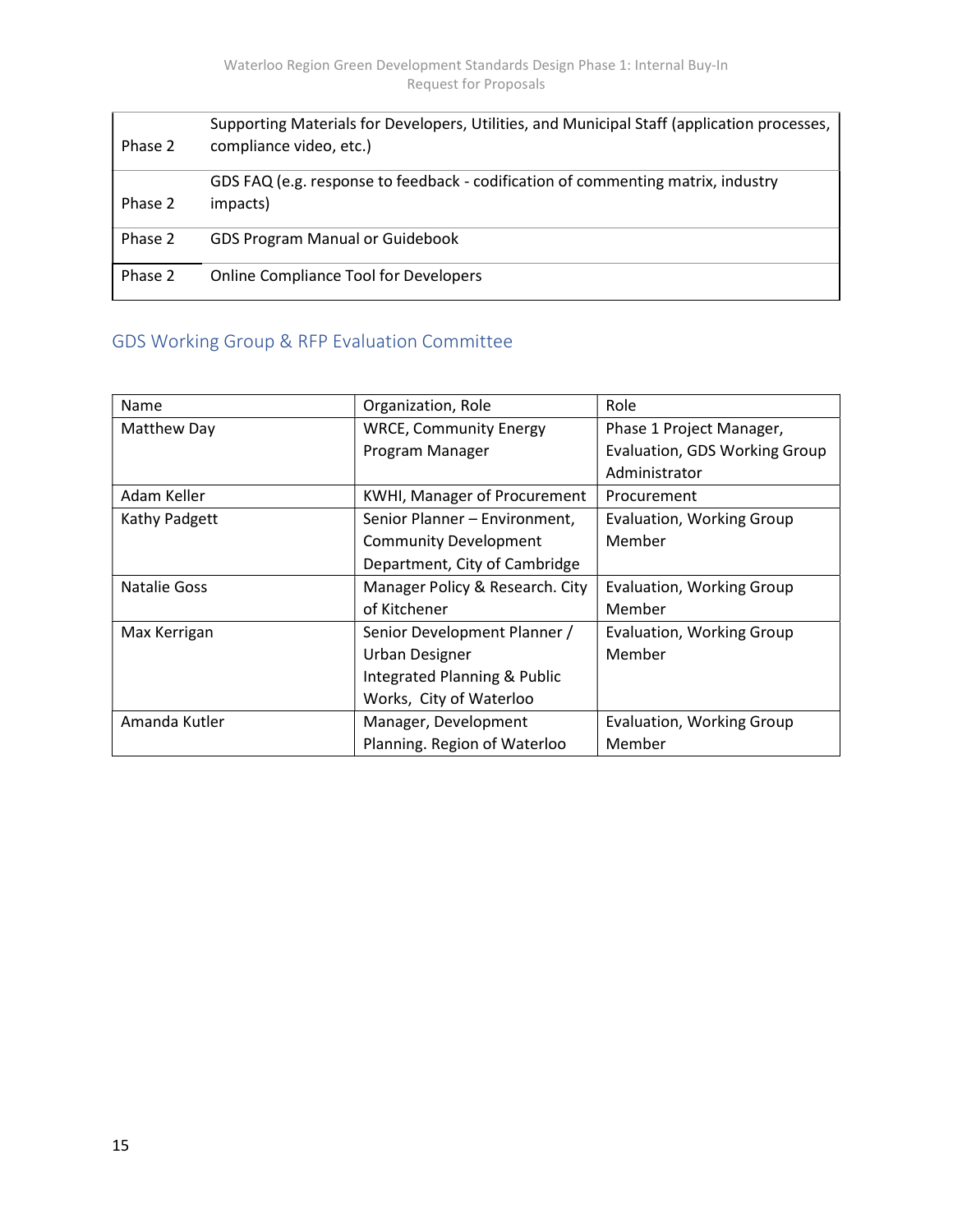# Appendix 2: Key Documents

Region of Waterloo Regional Official Plan: Specifically, sections 2.D.1(h), 3.D. City of Cambridge Official Plan: Specifically, sections 2.2, 5.1 (f), 5.8(1,2) City of Kitchener Official Plan: Specifically, sections 7.C.4; 7.C.6 City of Waterloo Official Plan: Specifically, sections 8.1(5); 8.1(6); 8.1(7)

Policy Direction Paper on Climate Change: Regional Official Plan. This paper proposes policy directions to be considered when updating the ROP to reduce energy use and greenhouse gas emissions. It asks key questions for public to provide input. Special attention should be paid to sections 4.3 and 5.3

Community Energy Investment Strategy. Built on our Community Climate Action Plan, the CEIS requires municipal and utility partners to consider energy at a community scale and take action to support the energy transition. Special attention should be paid to Appendix A (3); Appendix B (Goal 1.C)

Waterloo Region's Climate Action Plan: TransformWR

Council Motion for Energy Performance Tiers. The Cities of Kitchener, Waterloo, and Cambridge have, or will, present a motion to council to support higher building standards.

City of Waterloo. Submission Requirements Pilot for Energy Strategies. Available upon request.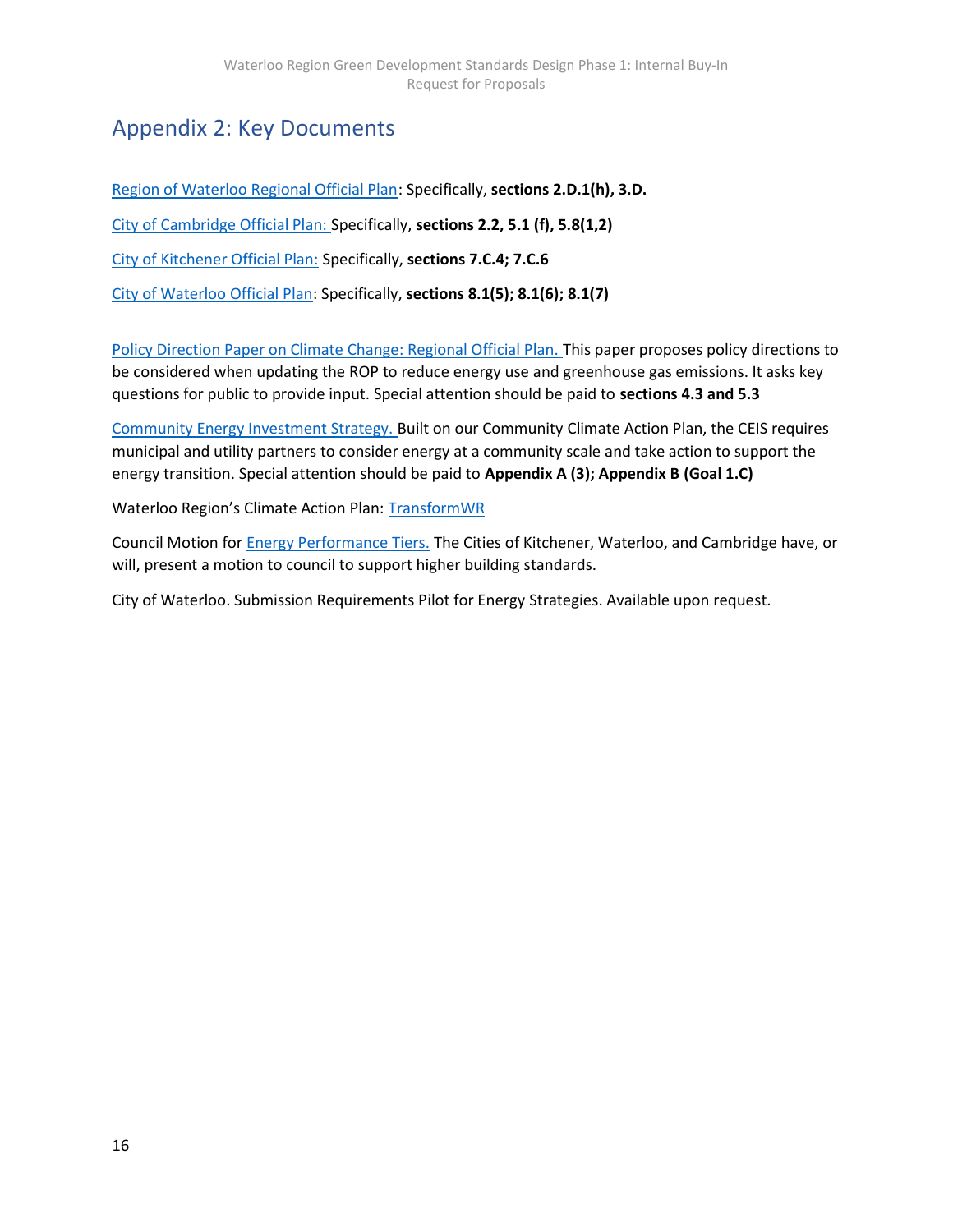# Appendix 3: Tender Form

Kitchener-Wilmot Hydro Inc. 301 Victoria Street South, P. O. Box 9010, Kitchener, Ontario N2G 4L2

I/We \_\_(Firm Name) of \_\_\_\_\_(Address) agree, for the fixed prices stated below, to supply all necessary labour, equipment and services for the complete execution of all work specified herein for the above-mentioned jobs, in strict accordance with the requirements of the contract documents.

Project – Waterloo Region Green Development Standards Design. Phase 1: Internal Buy-In

FOR THE STIPULATED SUM OF:

/100 dollars \$

The fixed sum(s) stated above includes Harmonized Sales Taxes